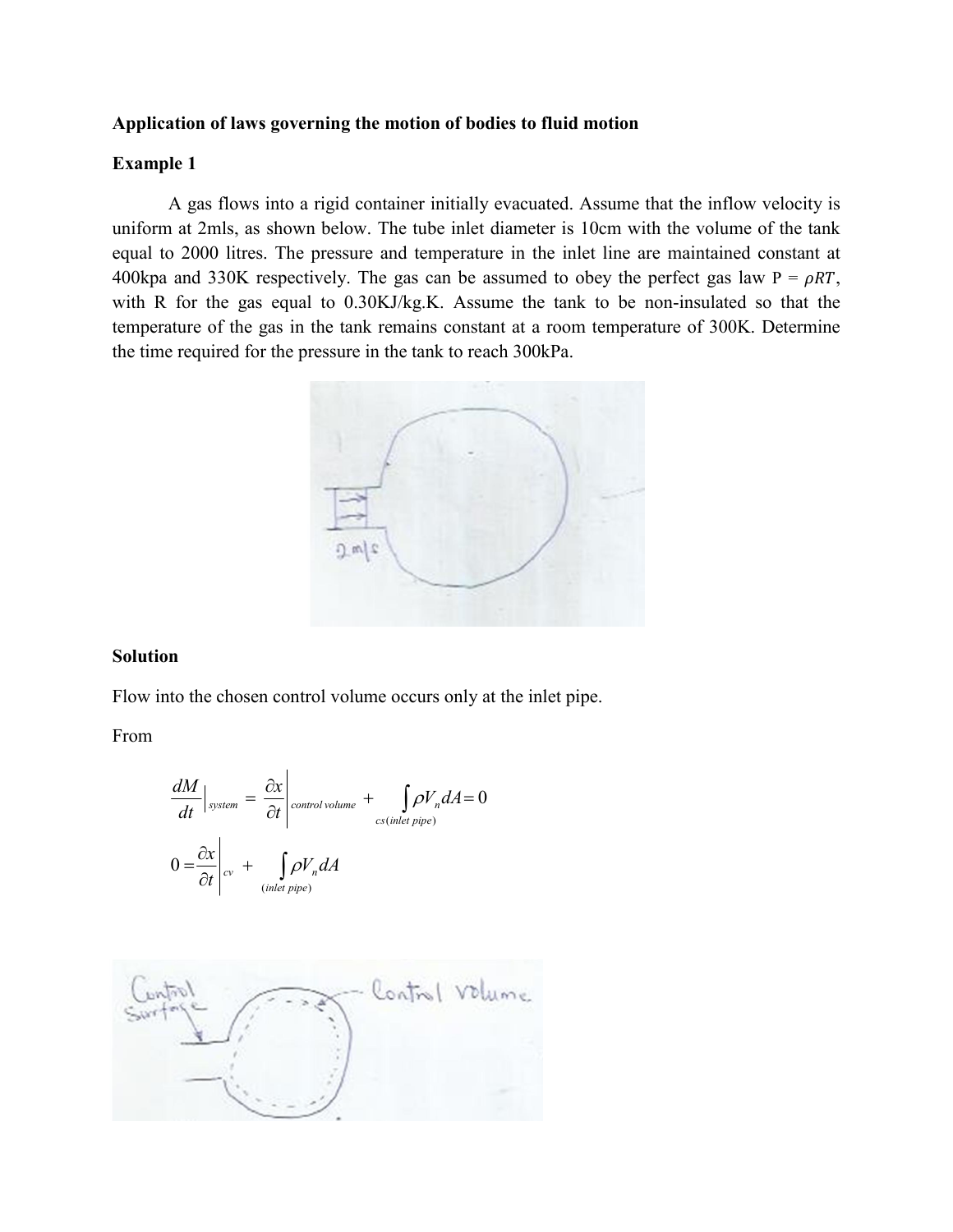Vn equal 2mls (Efflux is positive) and

$$
\rho = \frac{P}{RT} = \frac{400}{0.30 \times 330} \frac{kN}{kN.m/kg.K \times K}
$$
  
= 4.04kg/m<sup>3</sup>

Therefore, the second term of the side becomes (4.04) 2dA since density and velocity are constant across the inlet area, they can be taken outside the integral, yielding.

$$
(-4.04)(2m/s)x\frac{\pi}{4}(0.10)^2 = -0.0635kg/s
$$
  
therefore,  $\frac{\partial m}{\partial t} = 0.0635kg/s$   

$$
\frac{\partial M}{\partial t} = \frac{V\partial \rho}{\partial t} = \frac{V}{Rt}x\frac{\partial p}{\partial t}
$$
 Note:  $\rho = \frac{p}{RT}$ 

Since pressure is only a function of time, we can write the total derivation

$$
\frac{V}{RT} \times \frac{dp}{dt} = 0.0635 kg/s
$$

Integrating, we have

$$
\frac{V}{RT} \int_0^{300kpa} dp = 0.0635 \int_0^t dt
$$

**Substituting** 

$$
\frac{2(300)}{0.30 \times 300} \frac{kN/m^2 \times m^3}{kNm/kg.K.K} = 0.0635tKg
$$
  
6.7 = 0.0635t Kg  
 $t \approx 105kg$ 

Ex 2.

A circular Swimming Pool is 5m in diameter. It is to be filled to a uniform depth of 2m by means of a 1.2cm diameter hose, as shown below. The velocity of the water in the hose is 3mls. Determine the time required to fill the pool in hours.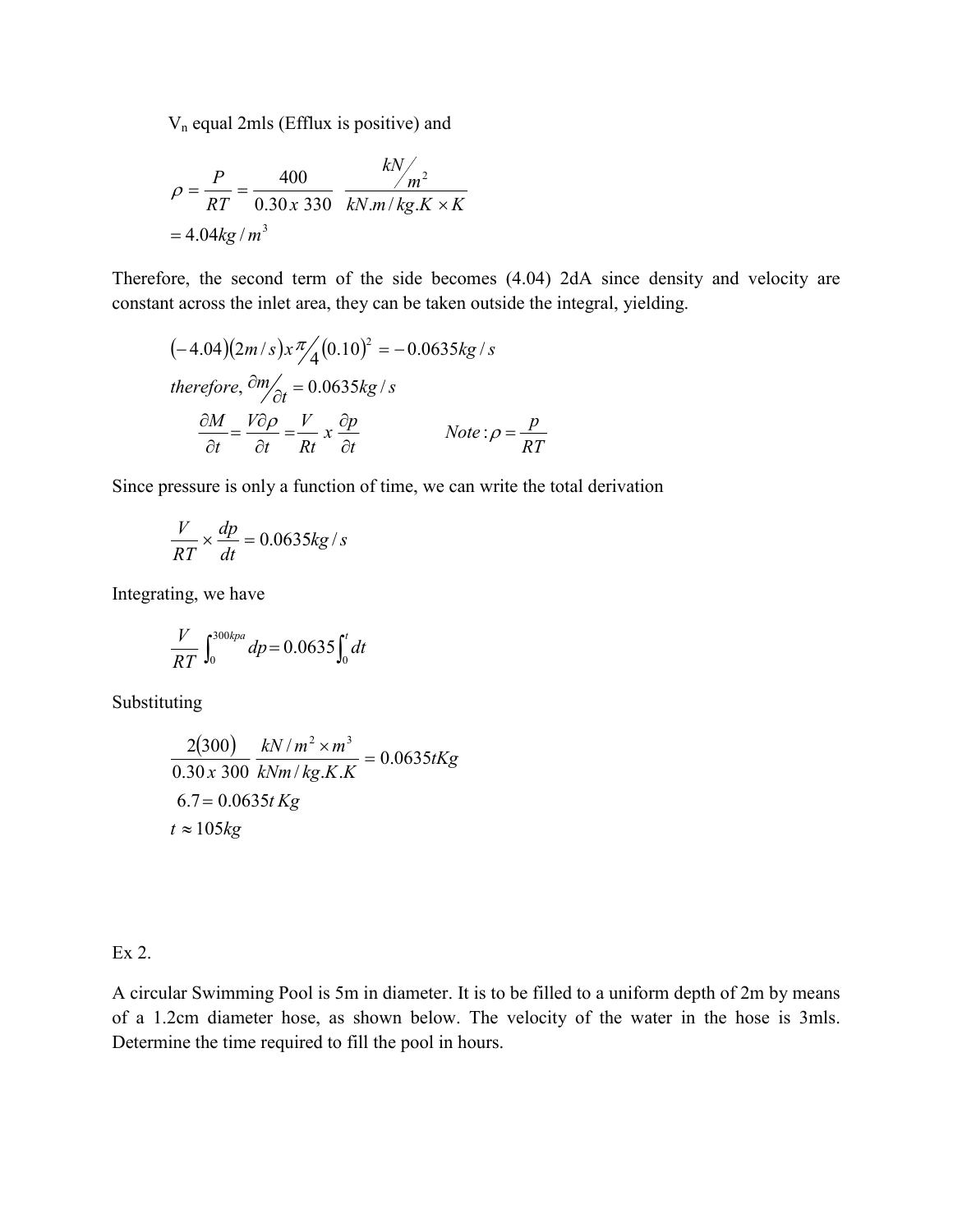

# **Solution**

Select the control volume to include the entire volume to be filled, as indicate in the diagram

$$
0 = \frac{\partial M}{\partial t}\big|_{cv} + \int_{cv} \ell V_n dA
$$

Since the density of water is relatively insensitive to pressure, we have

$$
\frac{\partial M}{\partial t} = \ell V_n \, dA
$$

The mass of water in the pool at any given time can be expressed as

$$
M=\ell \tfrac{\pi}{4} 5^2 h
$$

Therefore 
$$
\frac{\partial M}{\partial t} = \ell \frac{\pi}{4} (5^2) \frac{dh}{dt} = \ell V_n A
$$

Or

$$
\frac{dh}{dt} = \frac{3 \times \frac{\pi}{4} \times 0.01^2 \times 2}{\frac{\pi}{4} \times 5^2} = 17.28 \times 10^{-6} \, m/s
$$

Integrating, we have

$$
\int_0^{2m} dh = 0.00001728 \int_0^t dt
$$
  

$$
t = \frac{2}{2 \times 10^{-5}}
$$
  
= 1157415  
= 32.15 hrs.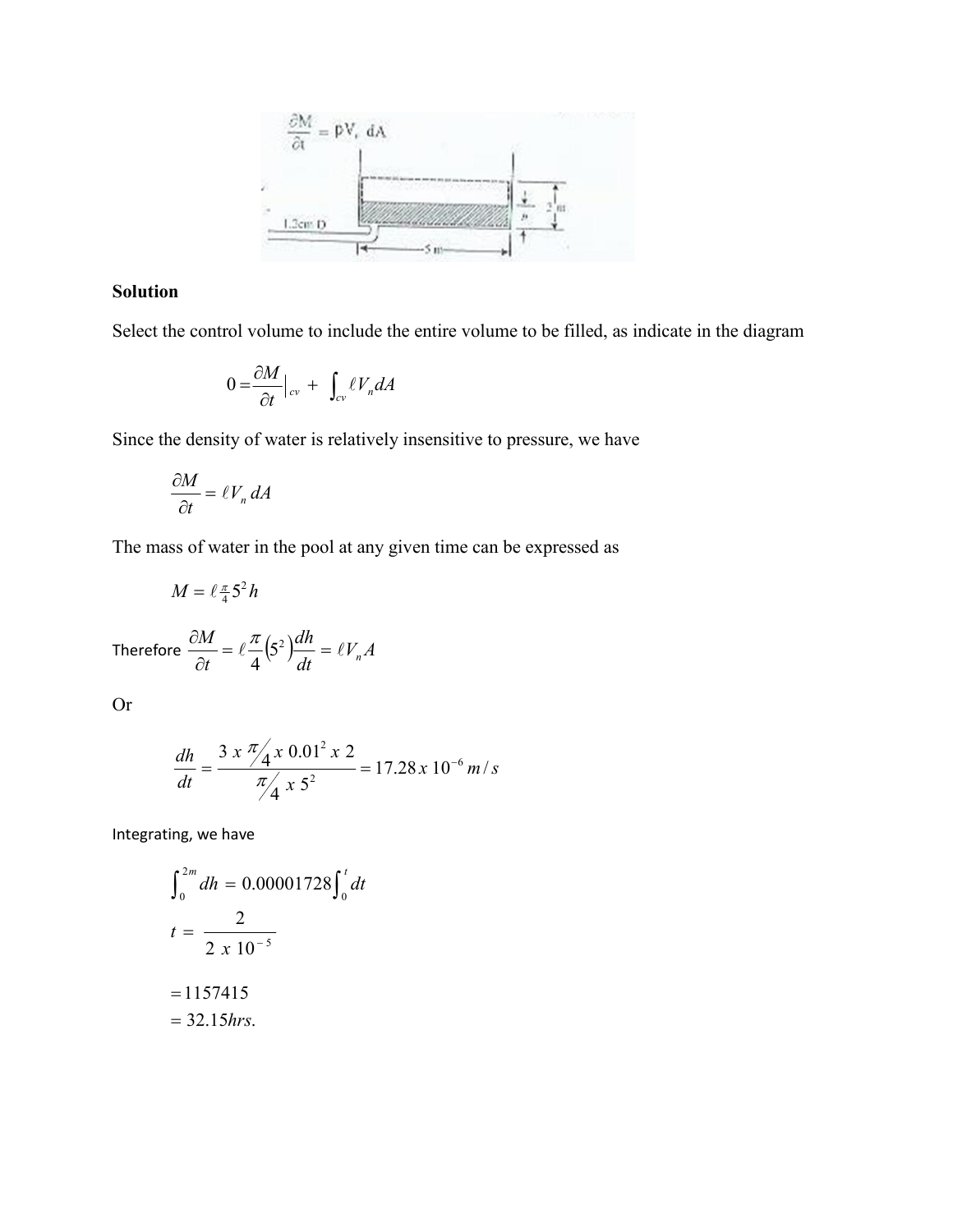# **VELOCITY POTENTIAL FUNCTION AND STREAM FUNCTION**

Velocity Potential function: It is defined as a scalar function of space and time such that its negative derivative with respect to any direction gives the fluid velocity in that direction. It is defined by  $\phi(\text{phi})$  . Mathematically, the velocity potential is defined as  $\phi = f(x, y, z)$  for steady flow such that:

$$
\mu = \frac{-\partial \phi}{\partial x}, v = \frac{-\partial \phi}{\partial y}, w = \frac{-\partial \phi}{\partial z}
$$

u, v, w are the components of velocity in x, y, z directions respectively.

The velocity components in cylindrical polar co-ordinates in terms fo velocity potential function are given by:

$$
u_r = \frac{\partial \phi}{\partial r}, u_\theta = \frac{1}{r} \frac{\partial \phi}{\partial \theta}
$$

 $U_r$  = Velocity component in radial (r) direction

 $U_{\theta}$ = Velocity component in tangential direction ( $\theta$  direction)

The continuity equation for an incompressible steady flow is

$$
\frac{-\partial u}{\partial x} + \frac{\partial v}{\partial y} + \frac{\partial w}{\partial z} = 0
$$

Substituting the values of u, v and w from equation above , we get

$$
\frac{\partial}{\partial x} \left( \frac{-\partial \phi}{\partial x} \right) + \frac{\partial}{\partial y} \left( \frac{-\partial \phi}{\partial y} \right) + \frac{\partial}{\partial z} \left( \frac{-\partial \phi}{\partial z} \right) = 0
$$

Or 
$$
\frac{\partial^2 \phi}{\partial x^2} + \frac{\partial^2 \phi}{\partial y^2} + \frac{\partial^2 \phi}{\partial z^2} = 0
$$
 {Laplace equation}

For two-dimension case the equation reduce to

$$
\frac{\partial^2 \phi}{\partial x^2} + \frac{\partial^2 \phi}{\partial y^2} = 0
$$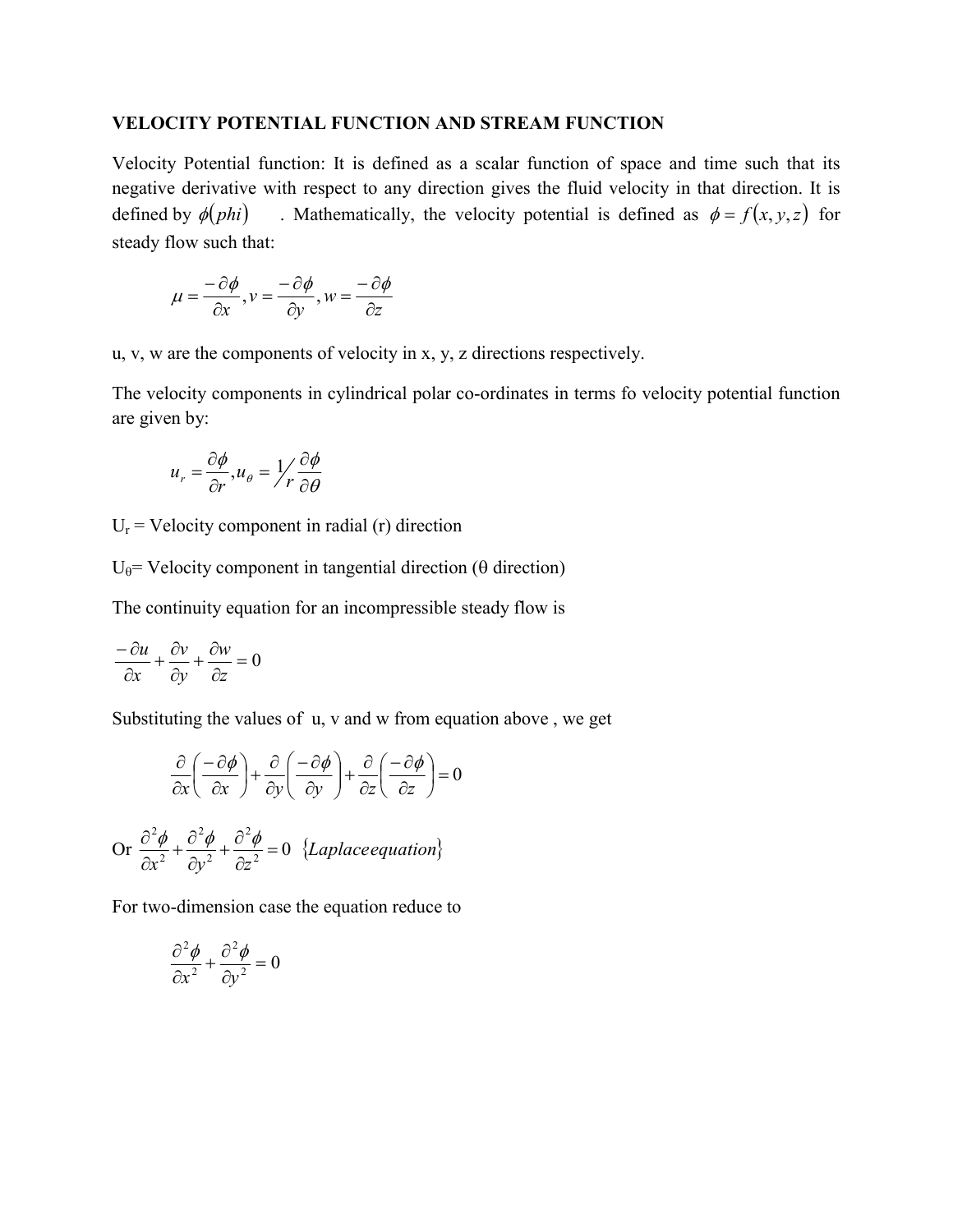# **Properties of the potential function**

The rotational components\* are given by

$$
w_z = \frac{1}{2} \left( \frac{\partial v}{\partial x} - \frac{\partial u}{\partial y} \right)
$$
  

$$
w_y = \frac{1}{2} \left( \frac{\partial u}{\partial z} - \frac{\partial w}{\partial x} \right)
$$
  

$$
w_x = \frac{1}{2} \left( \frac{\partial w}{\partial y} - \frac{\partial v}{\partial z} \right)
$$

Substituting the values, of u, v and w from

$$
u = \frac{-\partial v}{\partial x}, v = \frac{-\partial \phi}{\partial y}, w = \frac{-\partial \phi}{\partial z}
$$
  
\n
$$
w_z = \frac{1}{2} \left[ \frac{\partial}{\partial x} \left( \frac{-\partial \phi}{\partial y} \right) - \frac{\partial}{\partial y} \left( \frac{\partial \phi}{\partial x} \right) \right] = \frac{1}{2} \left[ \frac{\partial_2 \phi}{\partial x \partial y} + \frac{\partial^2 \phi}{\partial y \partial x} \right]
$$
  
\n
$$
w_y = \frac{1}{2} \left[ \frac{\partial}{\partial z} \left( \frac{-\partial \phi}{\partial x} \right) - \frac{\partial}{\partial x} \left( \frac{\partial \phi}{\partial z} \right) \right] = \frac{1}{2} \left[ -\frac{\partial^2 \phi}{\partial z \partial x} + \frac{\partial^2 \phi}{\partial x \partial z} \right]
$$
  
\n
$$
w_x = \frac{1}{2} \left[ \frac{\partial}{\partial y} \left( \frac{-\partial \phi}{\partial z} \right) \right] - \frac{\partial}{\partial z} \left( \frac{\partial \phi}{\partial y} \right) = \frac{1}{2} \left[ \frac{-\partial^2 \phi}{\partial y \partial z} + \frac{\partial^2 \phi}{\partial z \partial y} \right]
$$

If  $\phi$  is a continuous function, then  $\frac{\partial^2 \phi}{\partial x \partial y} = \frac{\partial^2 \phi}{\partial y \partial x}$ 

then 
$$
\frac{\partial^2 \phi}{\partial z \partial x} = \frac{\partial^2 \phi}{\partial x \partial z}; \text{etc}
$$

$$
\therefore w_x = w_y = w_x = 0
$$

When rotational components are zero, the flow is called irrotational. Hence the properties of the potential function are:

 $\overline{\phantom{a}}$  $\rfloor$ 

- 1. If velocity potential  $\phi$  exists, the flow should be irrotational
- 2. If velocity potential  $\phi$  (satisfies the Laplace equation, it represents the possible steady incompressible irrotational flow.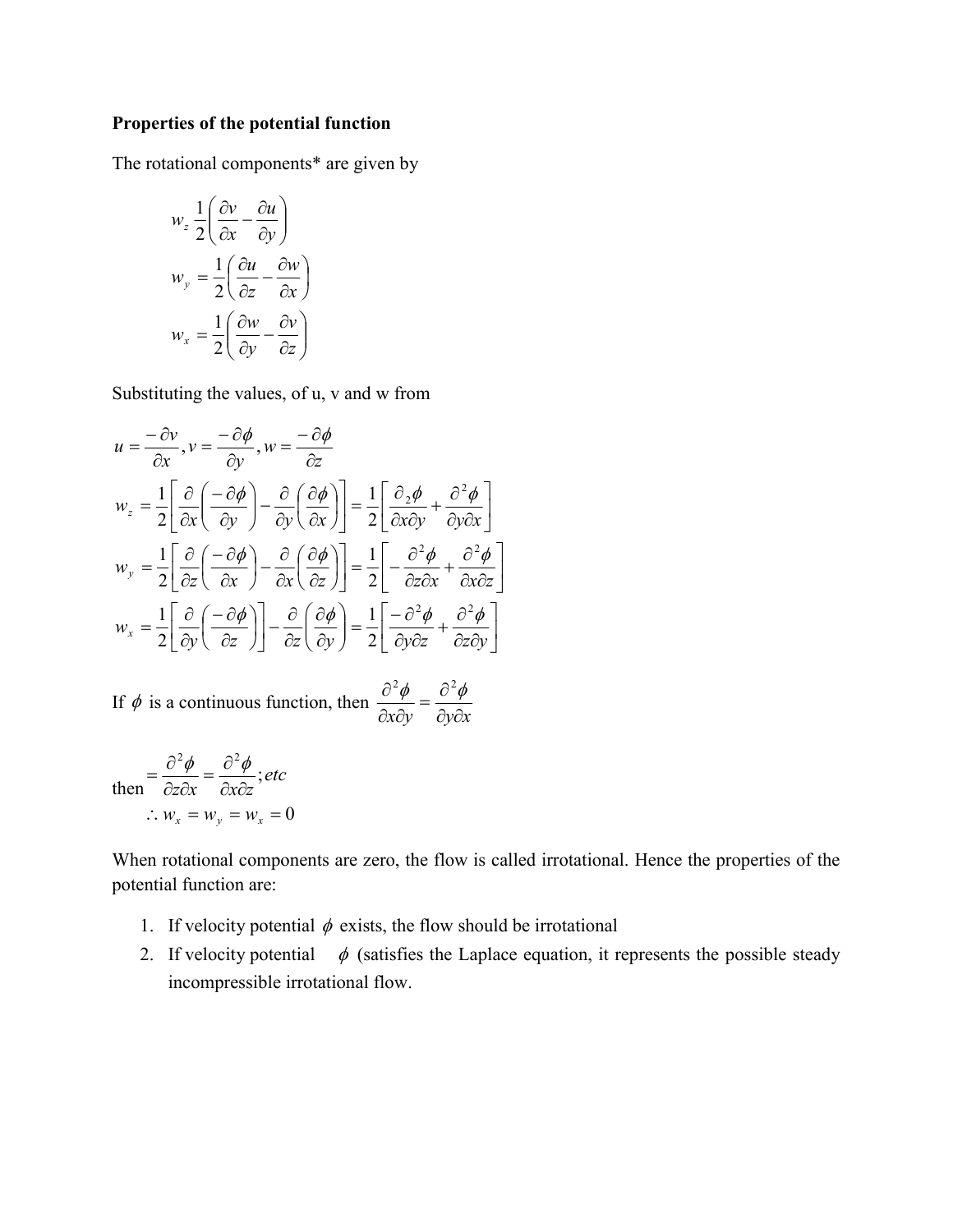#### **Stream Function**

It is defined as the scalar function of space and time, such that its partial derivative with respect to any direction gives the velocity component at right angles to that direction. It is denoted by  $\psi$ (Psi) and defined only for two dimensional flow.

Mathematically, for steady flow it is defined as  $\psi = f(x,y)$  such that

$$
\frac{\partial \psi}{\partial x} = v \text{ and } \frac{\partial \psi}{\partial y} = -u
$$

The velocity component in cylindrical polar co-ordinates in terms of stream function are given as

$$
U_r = \frac{1}{r} \frac{\partial \psi}{\partial \phi} \text{ and } U_\theta = -\frac{\partial \psi}{\partial r}
$$

 $U_r$ =radial velocity and  $U_\theta$ = tangential velocity

The continuity equation for two-dimensional flow is

$$
\frac{\partial u}{\partial x} + \frac{\partial v}{\partial y} = 0
$$

Substituting the value of u and v in

$$
\frac{\partial \psi}{\partial x} = v, \frac{\partial \psi}{\partial y} = -u \text{ we have}
$$

$$
\frac{\partial}{\partial x} \left( \frac{-\partial \psi}{\partial y} \right) + \frac{\partial}{\partial y} \left( \frac{-\partial \psi}{\partial x} \right) = 0 \text{ or } \frac{-\partial^2 \psi}{\partial x \partial y} + \frac{-\partial^2 \psi}{\partial x \partial y} = 0
$$

Hence existence  $0$   $\varphi$  means a possible case of fluid flow. The fluid may be rotational or irrotational

The rotational component  $\omega_z$  is given by  $\overline{\phantom{a}}$  $\bigg)$  $\mathcal{L}_{\mathcal{L}}$  $\overline{\phantom{a}}$  $\setminus$ ſ  $=\frac{1}{2}\left(\frac{-\partial z}{\partial x}-\frac{-\partial u}{\partial y}\right)$ *x z*  $\frac{z}{2}$  2  $\omega_z = \frac{1}{2} \left( \frac{-\partial z}{\partial z} - \frac{-\partial u}{\partial z} \right)$  Substituting the values of u and v above equation, we have

$$
\omega_z = \frac{1}{2} \left( \frac{\partial}{\partial x} - \left( \frac{-\partial \psi}{\partial x} \right) - \frac{-\partial}{\partial y} \left( \frac{-\partial \psi}{\partial y} \right) \right)
$$

$$
= \frac{1}{2} \left[ \frac{-\partial^2 \psi}{\partial x^2} + \frac{\partial^2 \psi}{\partial y^2} \right]
$$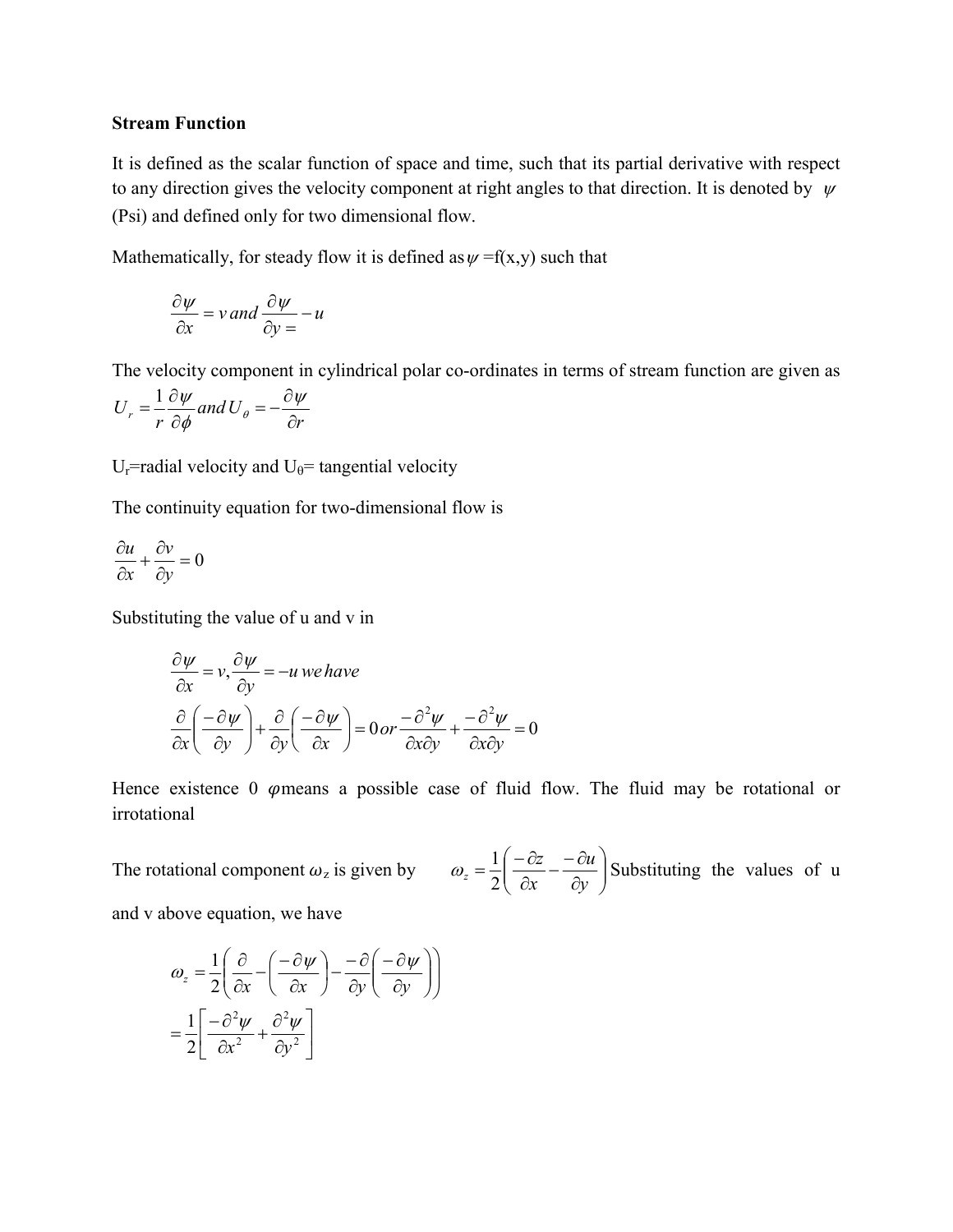For irrotational flow,  $\omega_z=0$ . Hence above equation becomes  $\frac{\omega \psi}{\partial x^2} + \frac{\omega \psi}{\partial y^2} = 0$ 2 2 2  $+\frac{-\partial^2 \psi}{\partial y^2} =$  $\partial$  $-\partial$  $x^2$  *dy*  $\psi$  -  $\sigma \psi$ 

Which is Laplace equation for  $\psi$ 

The properties of stream function  $\psi$  are:

- 1. If stream function  $(\psi)$  exists, it is a possible case of fluid flow which may be rotational or irrotational
- 2. If stream function  $(\psi)$  satisfies Laplace equation, it is a possible case of an irrotational flow

Equipotential line: A line along which the velocity potential  $\phi$  is constant is called equipotential line.

For equipotential line  $\phi$  = Constant

$$
\partial \psi = 0
$$

$$
\phi = f(x, y) \text{ for steady flow}
$$
  
But 
$$
\partial \phi = \frac{\partial \phi}{\partial x} dx + \frac{\partial \phi}{\partial y} dy
$$

$$
= -u dx - v dy
$$

$$
= -(u dx + v dy)
$$

For equipotential line,  $d\phi = 0$ 

$$
-(udx + vdy) = 0 \text{ or } udx + vdy = 0
$$
  
\n
$$
\therefore \frac{\partial y}{\partial x} = -\frac{u}{v} \text{ but } \frac{\partial y}{\partial x} = \text{slope of equipotential line}
$$

Line of constant stream function

 $\psi$ =constant

$$
d\psi = 0
$$

$$
d\psi = \frac{\partial \psi}{\partial x} dx + \frac{\partial \psi}{\partial y} dy = +v dx - u dy^{\circ}
$$

For a line of constant stream function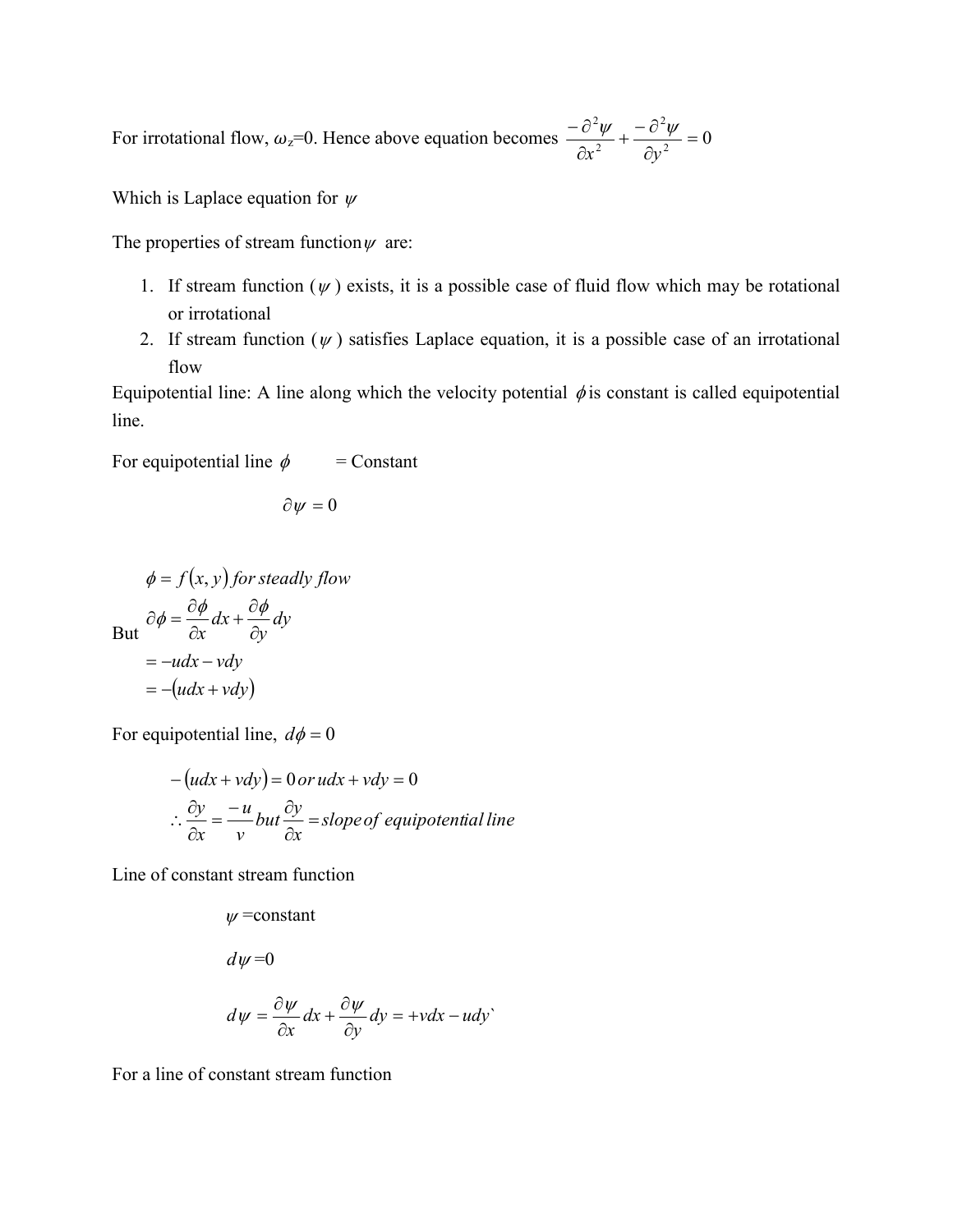$$
= d\psi = 0 \text{ or } vdx - udy = 0
$$
  

$$
\frac{\partial y}{\partial x} = \frac{v}{u} but \frac{\partial y}{\partial x} is slope of stream line
$$

From equation *v u*  $\frac{\partial y}{\partial x} = -\frac{u}{v}$  (slope of equipotential line) and *v u*  $\frac{\partial y}{\partial x} = \frac{u}{v}$  (slope of stream line). It is clear that the product of slope of equipotential line and the slope of stream line at the point of intersection is equal to-1. Thus the equipotential lines are orthogonal to the stream lines at all points of intersection.

#### **Relationship between stream Function and velocity potential function.**

From u=
$$
-\frac{\partial \phi}{\partial x}
$$
 = and  $v = \frac{\partial \phi}{\partial y}$  and

$$
u = -\frac{\partial \psi}{\partial y} \text{ and } v = \frac{\partial \psi}{\partial x}
$$

Thus we have  $u = \frac{dy}{2} = \frac{dy}{2}$  and *x dy u*  $=\frac{-\partial \phi}{\partial x} = \frac{-\partial \psi}{\partial y}$ 

$$
v = -\frac{\partial \phi}{\partial y} = \frac{\partial \psi}{\partial x}
$$

Hence 
$$
\frac{\partial \phi}{\partial x} = \frac{\partial \psi}{\partial y}
$$
 and  $\frac{\partial \phi}{\partial y} = \frac{-\partial \psi}{\partial x}$ 

#### **Example 1**

The velocity potential function is given by an expression  $\phi = \frac{-xy^3}{2} - x^2 + \frac{x^3y}{2} + y^2$  $\phi = \frac{-xy^3}{3} - x^2 + \frac{x^3y}{3} + y$ 

- (i) Find the velocity components in x and y directions
- (ii) Show that  $\phi$  represents a possible case of flow

Given 
$$
\phi = -\frac{xy^3}{3} - x^2 + \frac{x^3y}{3} + y^2
$$

The partial derivations of  $\phi$  w.r.t to x and y are: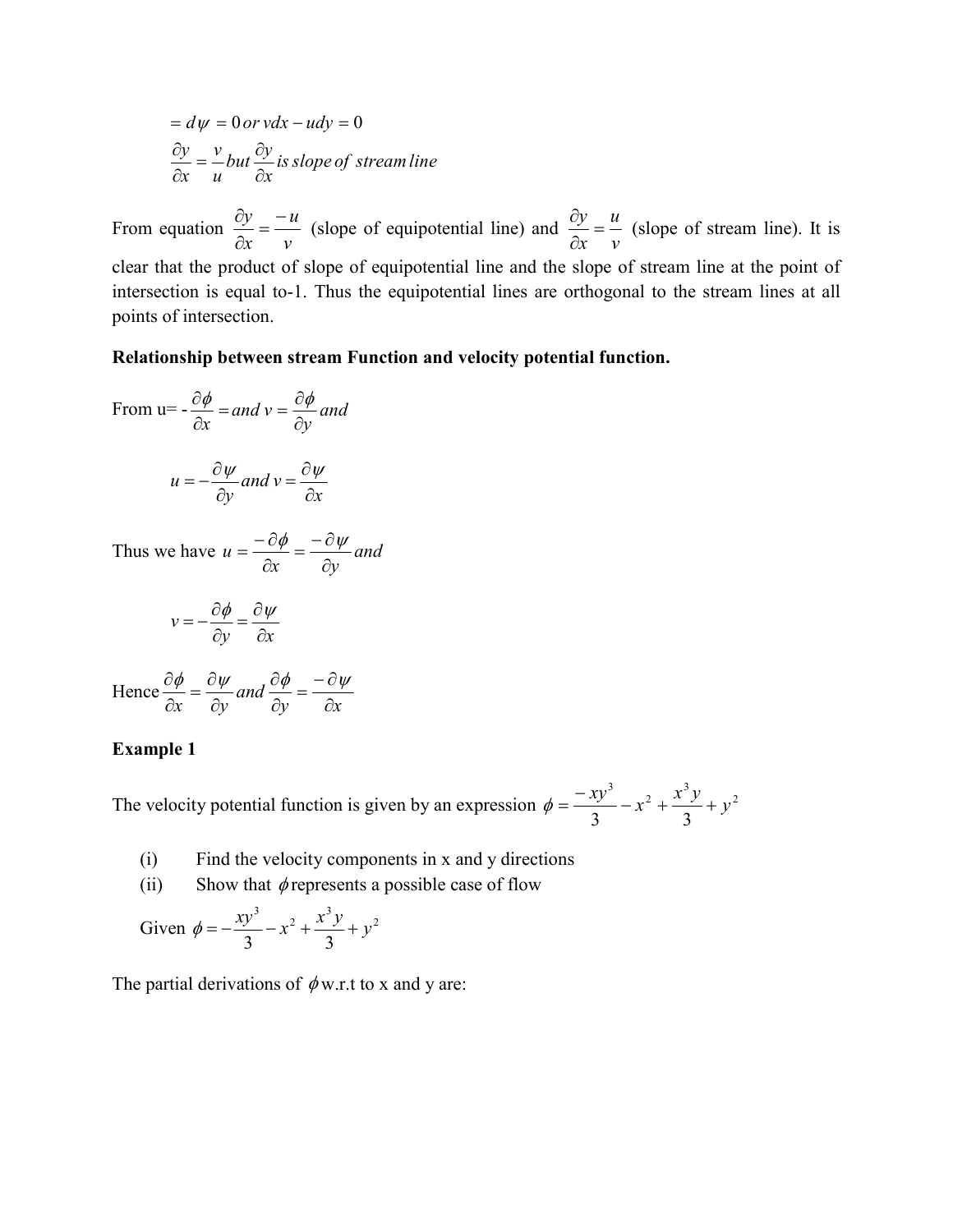$$
\frac{\partial \phi}{\partial x} = \frac{-y^3}{3} - 2x + \frac{3x^2y}{3}
$$
  
and 
$$
\frac{\partial \phi}{\partial y} = \frac{-3xy^2}{3} + \frac{x^3}{3} + 2y
$$

(1) The velocity components u and v are given

$$
u = \frac{-\partial \phi}{\partial x}, v = \frac{\partial \phi}{\partial y}, w = \frac{-\partial \phi}{\partial z}
$$
  
\n
$$
\Rightarrow u = \frac{-\partial \phi}{\partial x} = -\left[\frac{y^3}{3} - 2x + \frac{3x^2y}{3}\right]
$$
  
\n
$$
= \frac{y^3}{3} + 2x - \frac{3x^2y}{3}
$$
  
\n
$$
= \frac{y^3}{3} + 2x - x^2y
$$
  
\n
$$
v = \frac{\partial \phi}{\partial y} = -\left\{\frac{-3xy^2}{3} + \frac{x^3}{3} + 2y\right\}
$$
  
\n
$$
= xy^2 - x^3y - 2y
$$

(iii) The given value of  $\phi$ , will represent a possible case of flow if it satisfies the Laplace equation i.e.  $\frac{\partial \phi}{\partial x^2} + \frac{\partial \phi}{\partial y^2} = 0$ 2 2 2  $+\frac{\partial^2 \phi}{\partial y^2} =$  $\partial$  $\partial$  $x^2$  *dy*  $\phi$   $\partial^2 \phi$ But *x*  $\frac{\partial \phi}{\partial x}$  is solved to be  $\frac{-y^3}{2} - 2x + x^2y$  $\frac{-y^3}{3}$  – 2x + And *y*  $\frac{\partial \phi}{\partial x}$  is solved to be  $-xy^2 + \frac{x^3}{2} + 2y$ 3  $-xy^{2} + \frac{x^{3}}{2} +$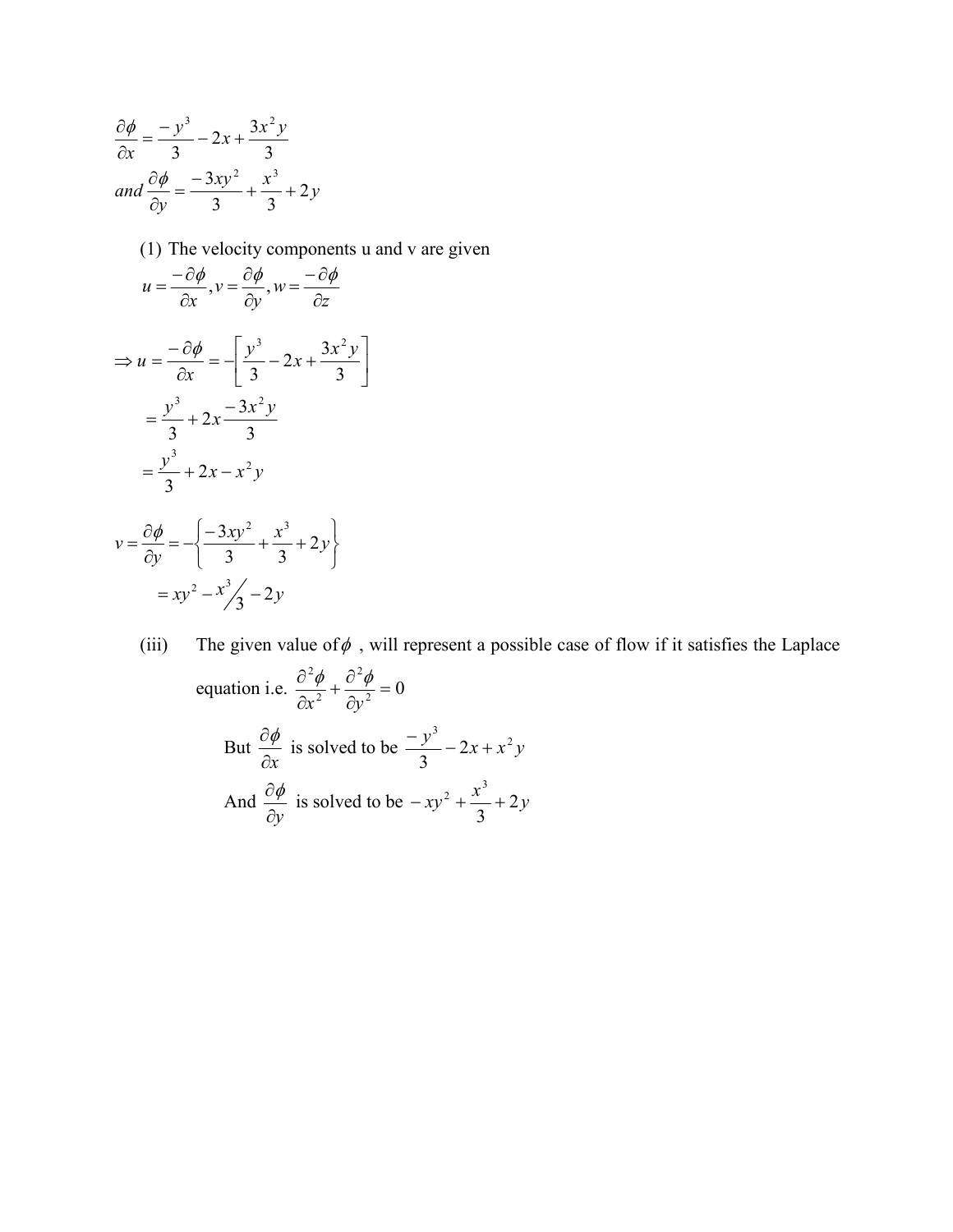$$
\therefore if \frac{\partial \phi}{\partial x} = \frac{-y^3}{3} - 2x + x^2 y
$$
  
\n
$$
\frac{\partial^2 \phi}{\partial x^2} = -2 + 2xy
$$
  
\nand if  $\frac{\partial \phi}{\partial y} = -xy^2 + \frac{x^3}{3} + 2y$   
\n
$$
\frac{\partial^2 \phi}{\partial y^2} = -2xy + 2
$$
  
\n
$$
\therefore \frac{\partial^2 \phi}{\partial x^2} + \frac{\partial^2 \phi}{\partial y^2} = (-2 + 2xy) + (-2xy + 2)
$$
  
\n
$$
= -2 + 2xy - 2xy + 2
$$
  
\n
$$
= 0
$$

:.Laplace equation is satisfied and hence represent a possible case of flow.

# **Example 2**:

The velocity potential function is given by  $\phi = 5(x^2 - y^2)$  Calculate the velocity components at the point  $(4,5)$ 

Solution

$$
\phi = 5(x^2 - y^2)
$$

$$
\frac{\partial \phi}{\partial x} = 10x \text{ and } \frac{\partial \phi}{\partial y} = -10y
$$

By velocity components u and V are given as:  $u = -\frac{dy}{2} = -10x$  and  $v = -\frac{dy}{2} = 10y$ *y x and v x*  $u = -\frac{v\psi}{2} = -10x$  and  $v = -\frac{v\psi}{2} = 10$  $=-\frac{\partial \phi}{\partial x} = -10x$  and  $v = -\frac{\partial \phi}{\partial y}$ 

The velocity components at the point  $(4,5)$  i.e., at x=4, y=5

 $U = -10 x 4 = -40$  unit

 $V = 10 \times 5 = 40$  unit

## **Problem 3**

A stream function is given by  $\psi = 5x - 6y$  calculate the velocity components and also magnitude and direction of the resultant velocity at any point.